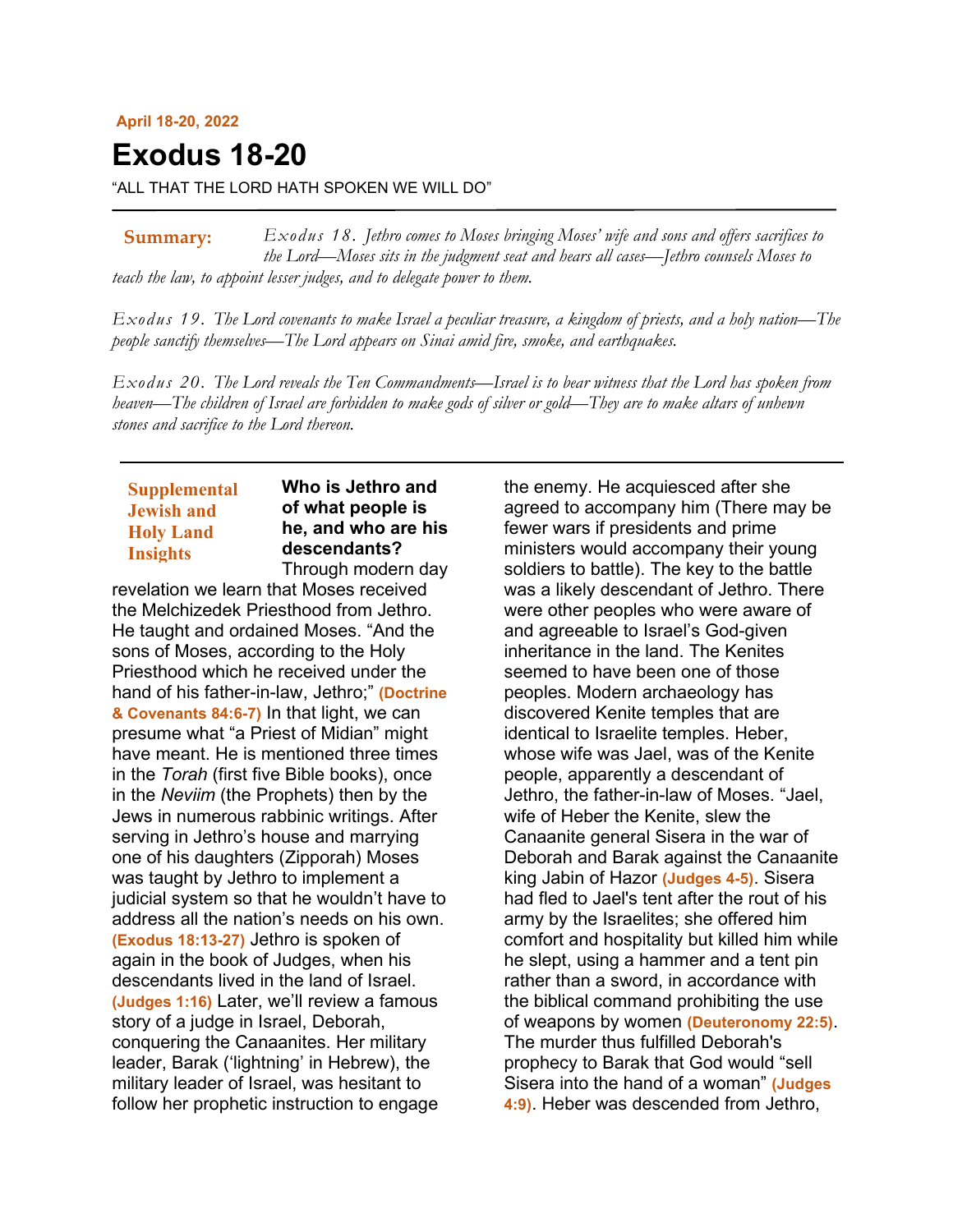the father-in-law of Moses; his wife's slaying of Sisera apparently signified a switch of loyalties back to Israel on the part of his clan, which had previously been allied to Israel's enemy Jabin." (**Encyclopedia Judaica Jr.)**

## **How can I sanctify myself?**

The famous Lubavitcher Rabbi Menachem Mendel Schneerson (1902- 1994) taught that is the duty of the Children of Israel to sanctify and transform their way of life, making it into a realm for the presence of the Lord. The first step in this process was the biblical command which reveals to us the power to sanctify "time." That includes Sabbaths, Holy convocations (Holy Days). This was the prelude to the Exodus, which would lead to the conquest of the Holy Land, expressing the sanctification of "place." That would include our homes, meeting places, temples, holy cities (Jerusalem). This expresses the full role of the Jewish people: to bring holiness and light to the world in all its aspects, including both space and time. **(See Lubavitcher Rebbe's**  *Likkutei Sichot* **vol. 26 p.59)** The early Apostles taught, "Furthermore then we beseech you, brethren, and exhort *you* by the Lord Jesus, that as ye have received of us how ye ought to walk and to please God, so ye would abound more and more. For ye know what commandments we gave you by the Lord Jesus. For this is the will of God, *even* your sanctification . . ." **(1 Thessalonians 4:1-3)** Samuel the prophet had Jesse's family sanctify themselves before a sacrificial offering and in preparation to ordain a new King of Israel. **(1 Samuel 16:5)**

## **How did the ten commandments turn out to be a compromise?**

One of my boys as a youngster suggested that "Moses might have been the most wicked man in the Bible, after all, he broke all the commandments at once!" What he broke was the "Higher Law" determined by the spirit, instead he had to

compromise and present a set of "do's and don'ts," the "letter of the law" in response to the Children of Israel saying in effect, "Just tell us what to do." Some poetry came to mind as the boys and I "rewrote the Ten Commandments:"

#### **THE SERMONS ON THE MOUNTS** (Daniel Rona)

The law was given, the standard set. But best was not accepted yet. We compromised with Heaven's voice, Just ten commandments was our choice. Tooth for tooth and eye for eye, Retribution was the cry.

#### **The Lesser Law**

- 1. No other God -
- 2. Or image graven -
- 3. Not in vain, the name of Heaven -
- 4. Remember Sabbath,
- 5. Father, Mother –
- 6. Thou shalt not kill -
- 7. Nor defile another -
- 8. Do not steal -
- 9. Or false word belabor –
- 10. Do not covet the wealth of neighbor –

 But then was promised a covenant new, Inwardly, God would speak to you. With sins forgiven and God revealed, A higher law on us was sealed.

#### **The Higher Law**

- 10. Bless your neighbor -
- 9. Share a kindly word -
- 8. Give to others –
- 7. And clean thoughts preferred –
- 6. No need for anger to hide your sm.ile -
- 5. Parents, children walk the second mile -
- 4. Use the Sabbath, blessings to bestow -
- 3. The name of God in your good deeds show -
- 2. Your life will God's true image mirror,
- 1. As you and He become much nearer.

 The secret of God's law is known When action by intent is shown In Heaven's highest throne to stay, Use thought and reason to guide the way. The highest law is now defined - In thought, in spirit and in the mind.

## **Where does it state that there are different laws for different people?**

A previous lesson discussion compares the modern Jewish concept that the Law of Moses is for the Jews and the Law of Noah (Noachide Laws) are for the